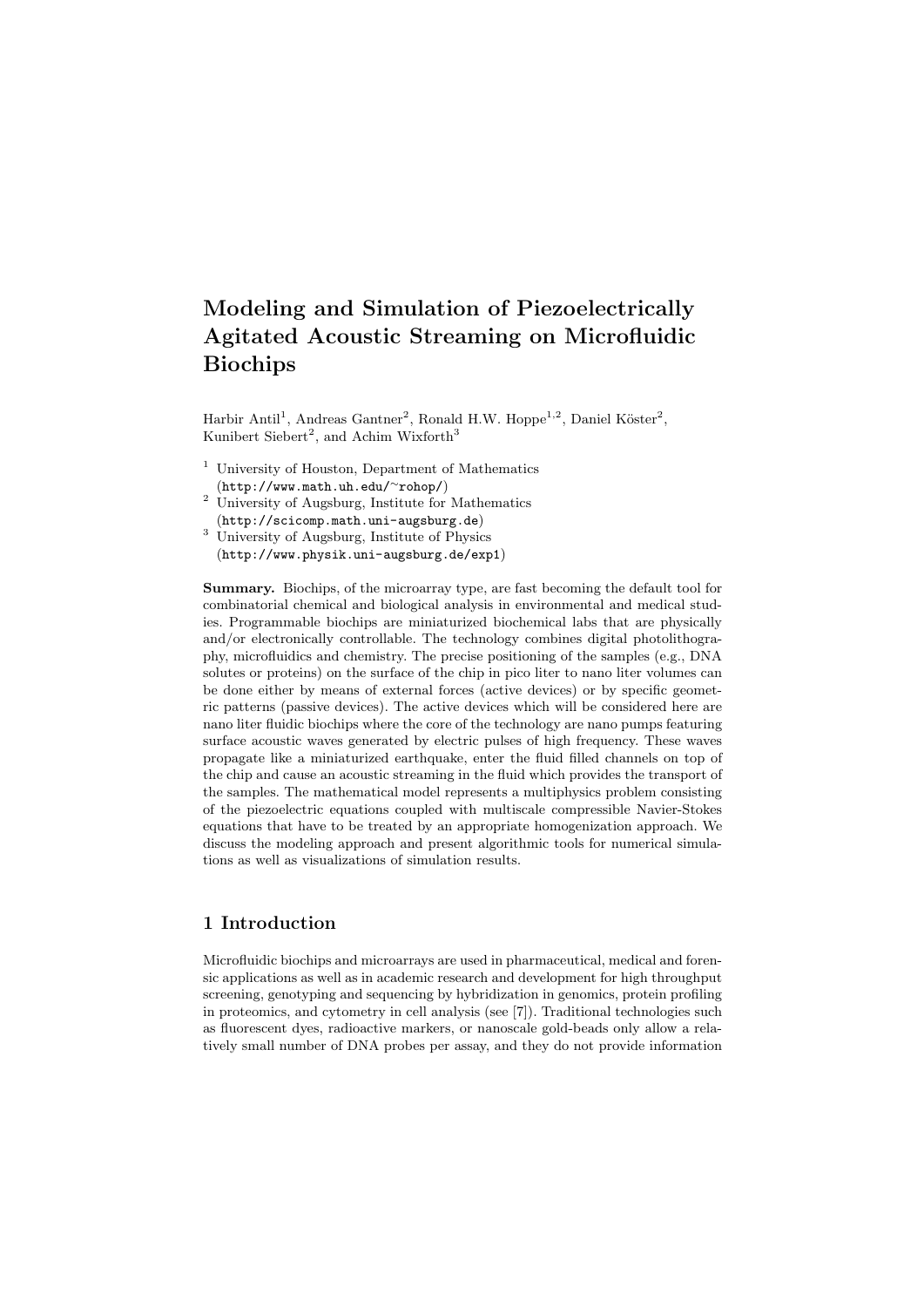about the kinetics of the processes. With the need for better sensitivity, flexibility, cost-effectiveness and a significant speed-up of the hybridization, the current technological trend is to integrate the microfluidics on the chips itself. A new type of nanotechnological devices are Surface Acoustic Wave (SAW) driven microfluidic biochips (cf. [4, 9]).



**Fig. 1.** Microfluidic biochip with network of microchannels (left), and sharp jet created by surface acoustic waves (right)

The experimental technique is based on piezoelectrically actuated Surface Acoustic Waves (SAW) on the surface of a chip which transport the droplet containing probe along a lithographically produced network of microchannels to marker molecules placed at prespecified surface locations (cf. Fig. 1 (left)). These microfluidic biochips allow the in-situ investigation of the dynamics of hybridization processes with extremely high time resolution.

The SAWs are excited by interdigital transducers and are diffracted into the device where they propagate through the base and enter the fluid filled microchannel creating a sharp jet on a time-scale of nanoseconds (cf. Fig. 1 (right)). The acoustic waves undergo a significant damping along the microchannel resulting in an acoustic streaming on a time-scale of milliseconds. The induced fluid flow transports the probes to reservoirs within the network where a chemical analysis is performed.

## **2 Modeling of SAW Driven Microfluidic Biochips**

Mathematical models for SAW biochips are based on the linearized equations of piezoelectricity in  $Q_1 := (0, T_1) \times \Omega_1$ 

$$
\rho_1 \frac{\partial^2 u_i}{\partial t^2} - \frac{\partial}{\partial x_j} c_{ijkl} \frac{\partial u_k}{\partial x_l} - \frac{\partial}{\partial x_j} e_{kij} \frac{\partial \Phi}{\partial x_k} = 0 , \qquad (1a)
$$

$$
\frac{\partial}{\partial x_j} e_{jkl} \frac{\partial u_k}{\partial x_l} - \frac{\partial}{\partial x_j} \epsilon_{jk} \frac{\partial \Phi}{\partial x_k} = 0
$$
 (1b)

with appropriate initial conditions at  $t = 0$  and boundary conditions on  $\Gamma_1 := \partial \Omega_1$ . Here,  $\rho_1$  and  $\mathbf{u} = (u_1, u_2, u_3)^T$  denote the density of the piezoelectric material and the mechanical displacement vector. Moreover,  $\epsilon = (\epsilon_{ij})$  stands for the permittivity

306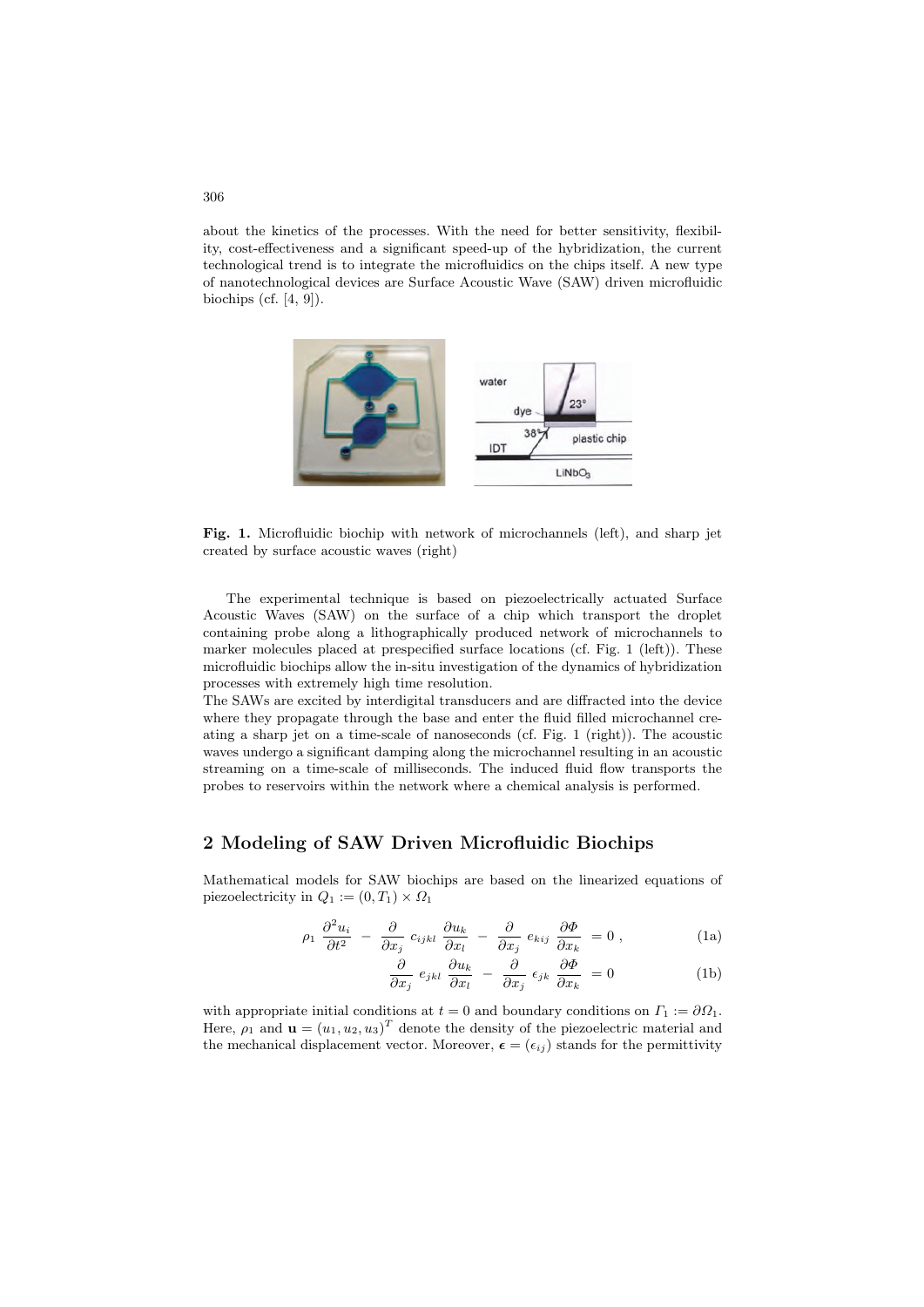tensor and  $\Phi$  for the electric potential. The tensors  $\mathbf{c} = (c_{ijkl})$  and  $\mathbf{e} = (e_{ikl})$  refer to the forth order elasticity tensor and third-order piezoelectric tensor, respectively. The modeling of the micro-fluidic flow is based on the compressible Navier-Stokes equations in  $Q_2 := (0, T_2) \times \Omega_2$ 

$$
\rho_2 \left( \frac{\partial \mathbf{v}}{\partial t} + (\mathbf{v} \cdot \nabla) \mathbf{v} \right) = - \nabla p + \eta \, \Delta \mathbf{v} + \left( \zeta + \frac{\eta}{3} \right) \nabla (\nabla \cdot \mathbf{v}) , \qquad (2a)
$$

$$
\frac{\partial \rho_2}{\partial t} + \nabla \cdot (\rho_2 \mathbf{v}) = 0 , \qquad (2b)
$$

$$
\mathbf{v}(x + \mathbf{u}(x, t), t) = \frac{\partial \mathbf{u}}{\partial t}(x, t) \quad \text{on } (0, T_2) \times \Gamma_2 \tag{2c}
$$

with suitable initial conditions at  $t = 0$  (see, e.g., [1, 2]). In the model, compressible and non-linear effects are the driving force of the resulting flow. Here,  $\rho_2$ ,  $\mathbf{v} = (v_1, v_2, v_3)^T$  and p are the density of the fluid, the velocity, and the pressure.  $\eta$  and  $\zeta$  refer to the shear and the bulk viscosity. The boundary conditions include the time derivative  $\partial$ **u**/ $\partial$ t of the displacement of the walls  $\Gamma_2 = \partial \Omega_2$  of the microchannels caused by the surface acoustic waves. Therefore, the coupling of the piezoelectric and the Navier-Stokes equations is only in one direction. No back-coupling of the fluid onto the SAWs is considered. It has to be emphasized that the induced fluid flow involves extremely different time scales. The damping of the sharp jets created by the SAWs represents a process with a time scale of nanoseconds, whereas the resulting acoustic streaming reaches an equilibrium on a time scale of milliseconds.

SAWs are usually excited by interdigital transducers located at  $\Gamma_{1,D} \subset \Gamma_1$  operating at a frequency  $f \approx 100$  MHz with wavelength  $\lambda \approx 40 \ \mu m$ . The time-harmonic ansatz leads to the saddle point problem:

Find  $(\mathbf{u}, \Phi) \in \mathbf{V} \times W$ , where  $\mathbf{V} \subset H^1(\Omega_1)^3, W \subset H^1(\Omega_1)$ , such that for all  $(\mathbf{w}, \Psi) \in \mathbf{V} \times W$ 

$$
\int_{\Omega_1} c_{ijkl} \varepsilon_{kl}(\mathbf{u}) \varepsilon_{ij}(\bar{\mathbf{w}}) dx - \omega^2 \int_{\Omega_1} \rho_1 u_i \bar{w}_i dx + \int_{\Omega_1} e_{kij} \frac{\partial \Phi}{\partial x_k} \varepsilon_{ij}(\bar{\mathbf{w}}) dx = \langle \sigma_{\mathbf{n}}, \mathbf{w} \rangle,
$$
\n
$$
\int_{\Omega_1} e_{ijk} \varepsilon_{ij}(\mathbf{u}) \frac{\partial \bar{\Psi}}{\partial x_k} dx - \int_{\Omega_1} \varepsilon_{ij} \frac{\partial \Phi}{\partial x_i} \frac{\partial \bar{\Psi}}{\partial x_j} dx = \langle D_n, \Psi \rangle.
$$

Here,  $(\varepsilon_{ij}(\mathbf{u}))$  stands for the linearized strain tensor and  $\omega = 2\pi f$ . The elastic and electric Neumann boundary data are supposed to satisfy  $\sigma_n \in H^{-\frac{1}{2}}(\Gamma_{\sigma})^2$  and  $D_n \in H^{-\frac{1}{2}}(\Gamma_D)$  with  $\langle \cdot, \cdot \rangle$  in the above system denoting the respective dual products. Then, the following results holds true (cf. [3]):

**Theorem 1.** For the above saddle point problem, the Fredholm alternative holds true. In particular, if  $\omega^2$  is not an eigenvalue of the associated eigenvalue problem, there exists a unique solution  $(\mathbf{u}, \Phi) \in \mathbf{V} \times W$ .

In order to cope with the two time-scales character of the fluid flow in the microchannels (penetration of the SAWs within nanoseconds and induced acoustic streaming within milliseconds), we perform a separation of the time-scales by homogenization. In particular, we consider an expansion of the velocity **v** in a scale parameter  $\varepsilon > 0$  representing the maximal displacement of the walls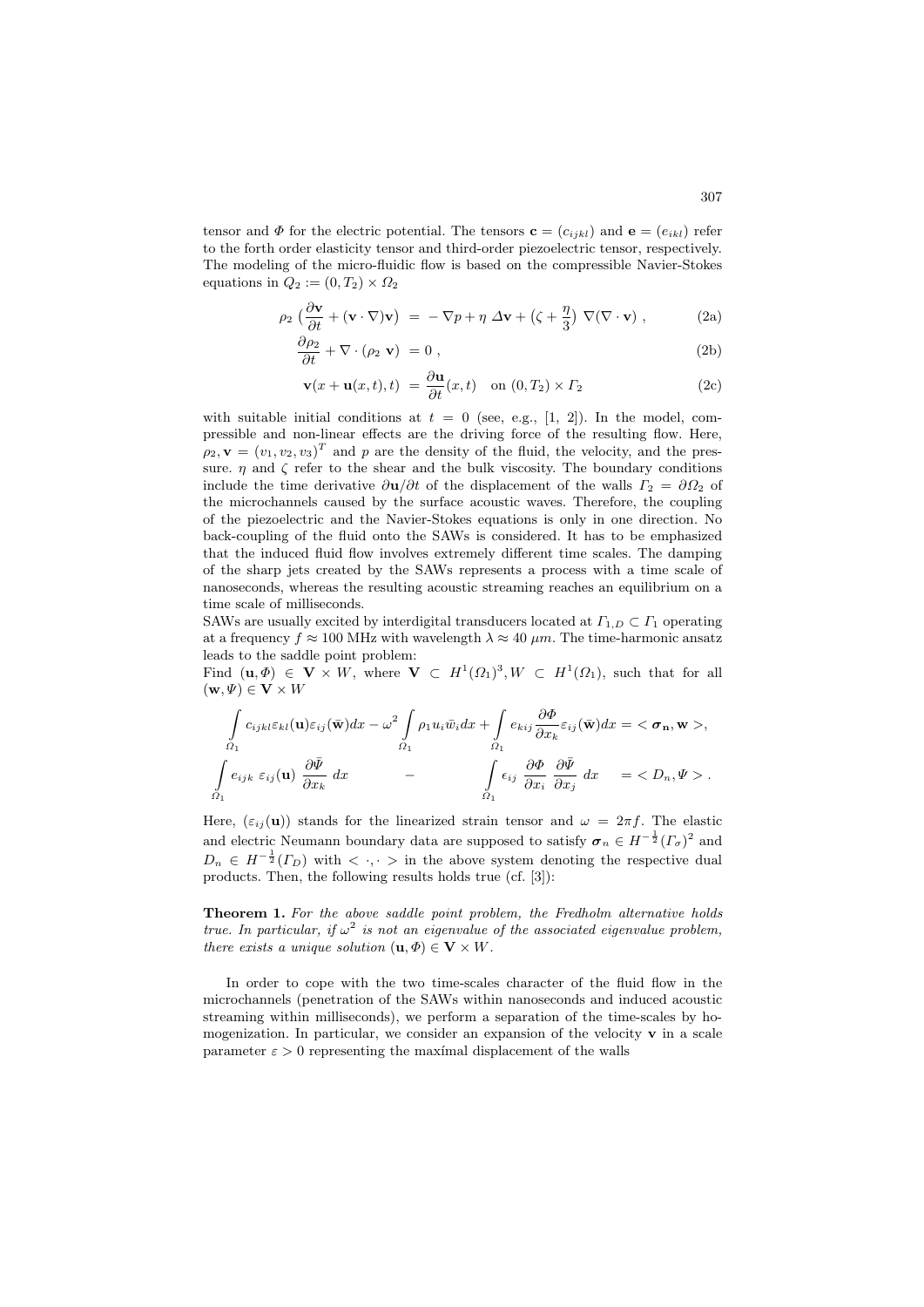$$
\mathbf{v} = \mathbf{v}_0 + \varepsilon \mathbf{v}' + \varepsilon^2 \mathbf{v}'' + O(\varepsilon^3)
$$

and analogous expansions of the pressure p and the density  $\rho_2$ . We set  $\mathbf{v}_1 :=$  $\epsilon \mathbf{v}', \mathbf{v}_2 := \epsilon^2 \mathbf{v}''$  and define  $p_i, \rho_{2,i}, 1 \le i \le 2$ , analogously. Collecting all terms of order  $O(\varepsilon)$  results in the linear system

$$
\rho_{2,0}\frac{\partial \mathbf{v}_1}{\partial t} - \eta \Delta \mathbf{v}_1 - \left(\zeta + \frac{\eta}{3}\right)\nabla(\nabla \cdot \mathbf{v}_1) + \nabla p_1 = \mathbf{0} \quad \text{in } Q_2 , \qquad (3a)
$$

$$
\frac{\partial \rho_{2,1}}{\partial t} + \rho_{2,0} \nabla \cdot \mathbf{v}_1 = \mathbf{0} \quad \text{in } Q_2 , \qquad (3b)
$$

$$
p_1 = c_0^2 \rho_{2,1} \text{ in } Q_2 \quad , \quad \mathbf{v}_1 = \frac{\partial \mathbf{u}}{\partial t} \quad \text{on } \Gamma_2 \; , \tag{3c}
$$

where  $c_0$  represents the small signal sound speed in the fluid. The system describes the propagation of damped acoustic waves.

Collecting all terms of order  $O(\varepsilon^2)$  and performing the time-averaging  $\langle w \rangle :=$  $T^{-1} \int_{t_0}^{t_0+T} w dt$ , where  $T := 2\pi/\omega$ , we arrive at the Stokes system in  $\Omega_2$ 

$$
-\eta \Delta \mathbf{v}_2 - \left(\zeta + \frac{\eta}{3}\right) \nabla (\nabla \cdot \mathbf{v}_2) + \nabla p_2 = \langle -\rho_{2,1} \frac{\partial \mathbf{v}_1}{\partial t} - \rho_{2,0} [\nabla \mathbf{v}_1] \mathbf{v}_1 \rangle , \qquad (4a)
$$

$$
\rho_{2,0}\nabla\cdot\mathbf{v}_2 = \langle -\nabla\cdot(\rho_{2,1}\mathbf{v}_1)\rangle ,\qquad(4b)
$$

$$
\mathbf{v}_2 = - \langle [\nabla \mathbf{v}_1] \mathbf{u} \rangle \quad \text{on } \Gamma_2 . \tag{4c}
$$

The Stokes system describes the stationary flow pattern, called acoustic streaming, resulting after the relaxation of the high frequency surface acoustic waves.

As far as analytical results for the Navier-Stokes equations (3a)-(3c) are concerned, one can show existence and uniqueness of a weak periodic solution assuming the forcing term to be a periodic function. Moreover, under some extra regularity assumption it can be shown that the periodically extended solution converges to an oscillating equilibrium state (see [5]).

**Theorem 2.** Assume that the forcing term is a periodic function of period T. Then, the linear Navier-Stokes equations (3a)-(3c) have a unique weak periodic solution  $(\mathbf{v}_{per}, p_{per}) \in H^1((0,T); H^{-1}(\Omega)^3 \times L_0^2(\Omega)).$ <br>Managyan if  $(\tilde{\alpha}, \tilde{\beta})$  noon  $(\tilde{\alpha}, \tilde{\beta})$  are antes

Moreover, if  $(\tilde{\mathbf{v}}, \tilde{p})$  resp.  $(\tilde{\mathbf{v}}_{per}, \tilde{p}_{per})$  are extensions of the solution resp. the periodic solution of the Navier-Stokes equation with periodic forcing term to arbitrary large  $\tau > 0$  and if  $(\partial_{tt}^2 \tilde{\mathbf{v}}, \partial_{tt}^2 \tilde{p}), (\partial_{tt}^2 \tilde{\mathbf{v}}_{per}, \partial_{tt}^2 \tilde{p}_{per}) \in L^2((0,\tau); \mathbf{H})$ , where  $\mathbf{H} := L^2(\Omega)^3 \times$  $L_0^2(\Omega)$ , then there holds

$$
\|(\tilde{\mathbf{v}}(t),\tilde{p}(t)) - (\tilde{\mathbf{v}}_{per}(t),\tilde{p}_{per}(t))\|_{\mathbf{H}} = O(t^{-1/2}).
$$

#### **3 Simulation of the SAWs and the Microfluidic Flows**

The time-harmonic acoustic problem is solved in the frequency domain by using  $\mathbb{P}_1$ conforming finite elements with respect to a hierarchy of simplicial triangulations. This leads to an algebraic saddle point problem

$$
\begin{pmatrix} A_{\omega} & B \\ B^T & -C \end{pmatrix} \begin{pmatrix} U \\ \varPhi \end{pmatrix} = \begin{pmatrix} f \\ g \end{pmatrix} . \tag{5}
$$

308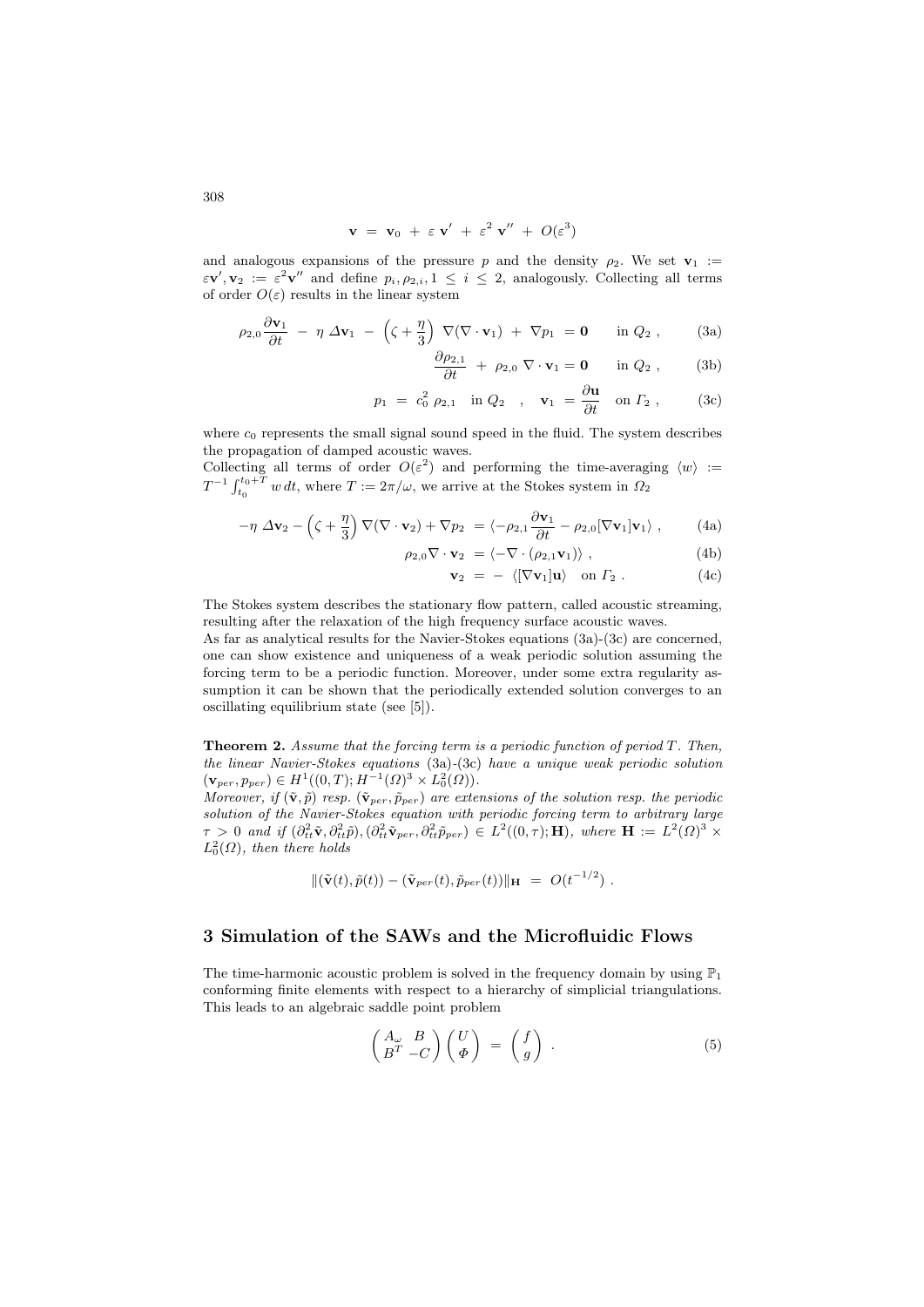For the numerical solution of (5) we use multilevel preconditioned CG for the associated Schur complementbased on a block-diagonal preconditioner

$$
P^{-1} = \begin{pmatrix} \tilde{A}_{\omega}^{-1} & 0\\ 0 & \tilde{C}^{-1} \end{pmatrix} \tag{6}
$$

with BPX- or hierarchical-type preconditioners for the stiffness matrices associated with the mechanical displacement and electric potential, respectively (see [3] for details).



**Fig. 2.** Performance of the multilevel preconditioned CG compared with standard CG in 2D (left) and 3D (right)

Fig. 2 displays the performance of the multilevel preconditioners compared to the standard single-grid iterative solver both in 2D (on the left) and in 3D (on the right). For the BPX-preconditioner we observe the expected asymptotic independence on the refinement level (cf., e.g., [6]).

The Navier Stokes equations (3a)-(3c) with a periodic excitation on the boundary  $\Gamma_2$  are discretized in time by the  $\Theta$ -scheme (cf., e.g., [8]), until a specific condition for periodicity of the pressure is met. The discretization in space is taken care of by Taylor-Hood elements with respect to a hierarchy of simplicial triangulations. On the other hand, for the discretization of the time-averaged Stokes system we use the same techniques as for the time-harmonic acoustic problem (see [5] for details).

## **4 Numerical Simulation Results**

The following simulation results are based on 2D computations that have been carried out for  $LiNbO<sub>3</sub>$  as the piezoelectric material and assuming the fluid in the microchannels to be water at  $20^{\circ}$ C. For a precise specification of the geometrical and material data we refer to [3] and [5]. Fig. 3 shows the amplitudes of the electric potential at an operating frequency of 100 MHz (left) and the polarized Rayleigh waves by means of the displacement vectors (right). The amplitudes of the displacement waves are in the region of nanometers. The SAWs are strictly confined to the surface of the substrate. Their penetration depth into the piezoelectric material is in the range of one wavelength. Rayleigh surface waves characteristically show an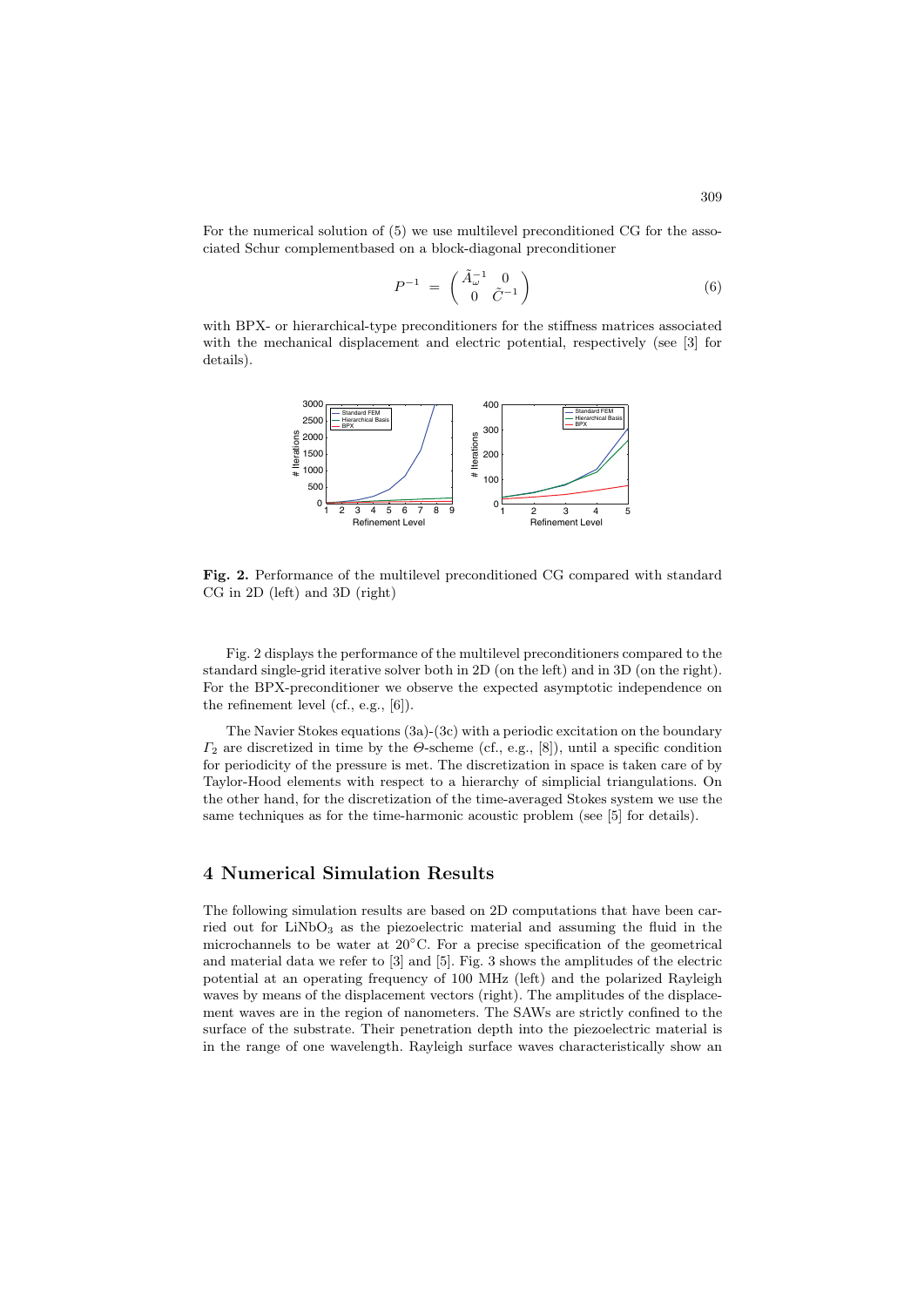elliptical displacement, i.e., the displacements in the  $x_1$ - and  $x_2$ -direction are 90<sup>o</sup> out of phase with one another. Additionally, the amplitude of the surface displacement in the  $x_2$ -direction is larger than that along the SAW propagation axis  $x_1$ .



Fig. 3. Electric potential wave (100 MHz) (left) and mechanical displacement vectors (right)

Fig. 4 (left) displays the effective force creating the sharp jet in the fluid (cf. Fig. 1 (right)) which can be easily computed by means of  $\mathbf{F} := \rho_{2,0} \langle (\mathbf{v}_1 \cdot \nabla) \mathbf{v}_1 + \mathbf{v}_1 (\nabla \cdot \mathbf{v}_1) \rangle$ , where the brackets stand for the time average removing the fast oscillations of the sound wave. Fig. 4 (right) contains a visualization of the associated velocity field.



**Fig. 4.** Effective force and associated velocity field

Fig. 5 shows the strong damping of the acoustic waves in the fluid where excitation occurs through an SAW running from left to right along the lower edge at a frequency of 100 MHz.

We have performed a model validation by a comparison of experimental data with numerical simulation results. Fig. 6 (left) displays the measured streaming pattern visualized by a fluorescence video microscope for an experimental layout consisting of a typical biochip with an IDT placed on top of a standard YXl 128ô substrate (the IDT is visible at the bottom right of Fig. 6 (left)). Fig. 6 (right) shows the result of a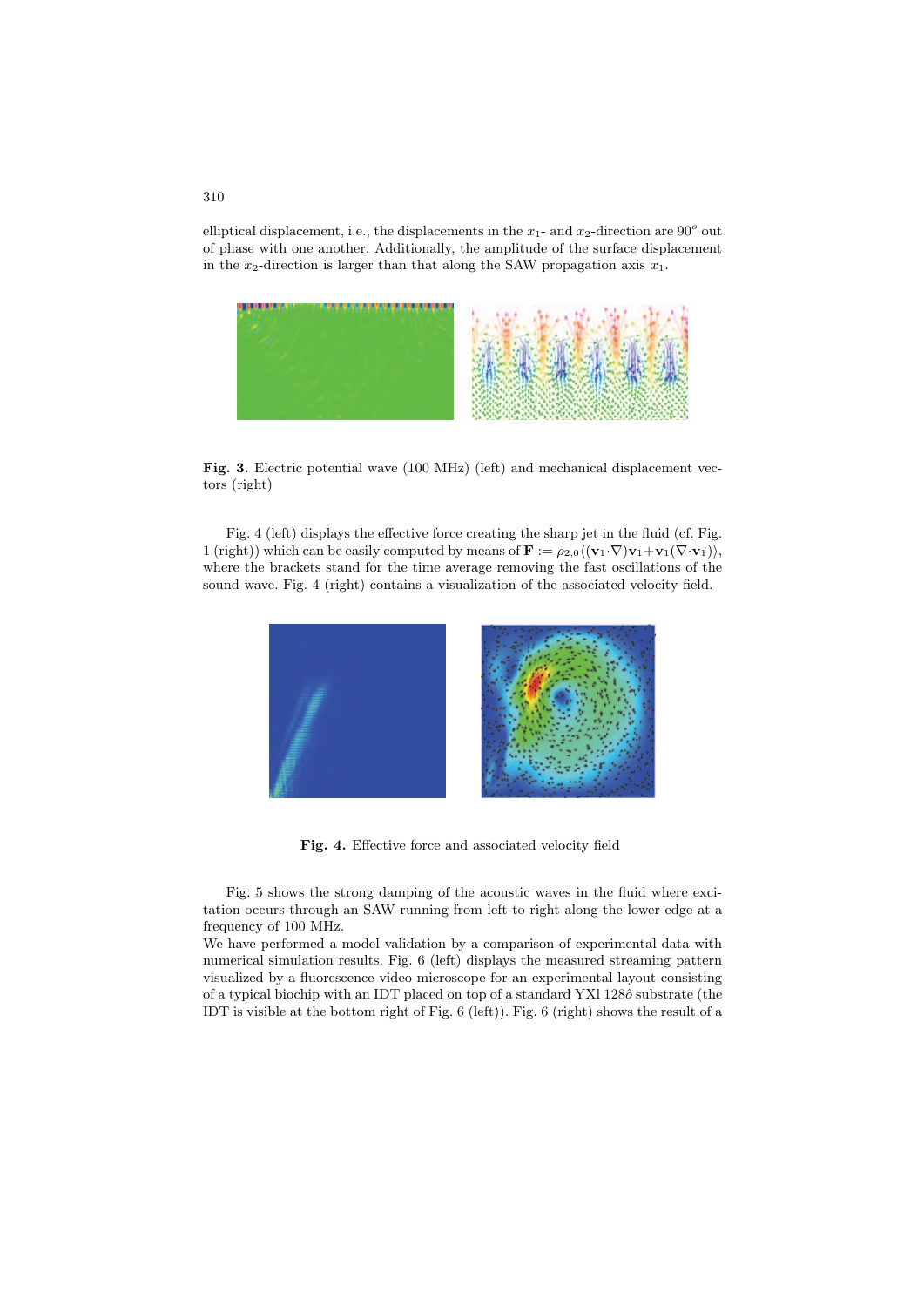

**Fig. 5.** Strong damping of the SAWs after penetration into the fluid



**Fig. 6.** Model validation: experimental measurements (left) and numerical simulation results (right)

simulation run based on the data of the experimental setting. A similar qualitative behavior can be observed. More importantly, for the resulting acoustic streaming the simulation results are quantitatively in good agreement with the experimental data.

Acknowledgement. The authors acknowledge support by the German National Science Foundation within the Priority program 'Optimization with Partial Differential Equations'. The work of the first author is further partially supported by the NSF under Grant-No. DMS-0511611.

### **References**

[1] C.E. Bradley. Acoustic streaming field structure: The influence of the radiator. J. Acoust. Soc. Am., 100:1399–1408, 1996.